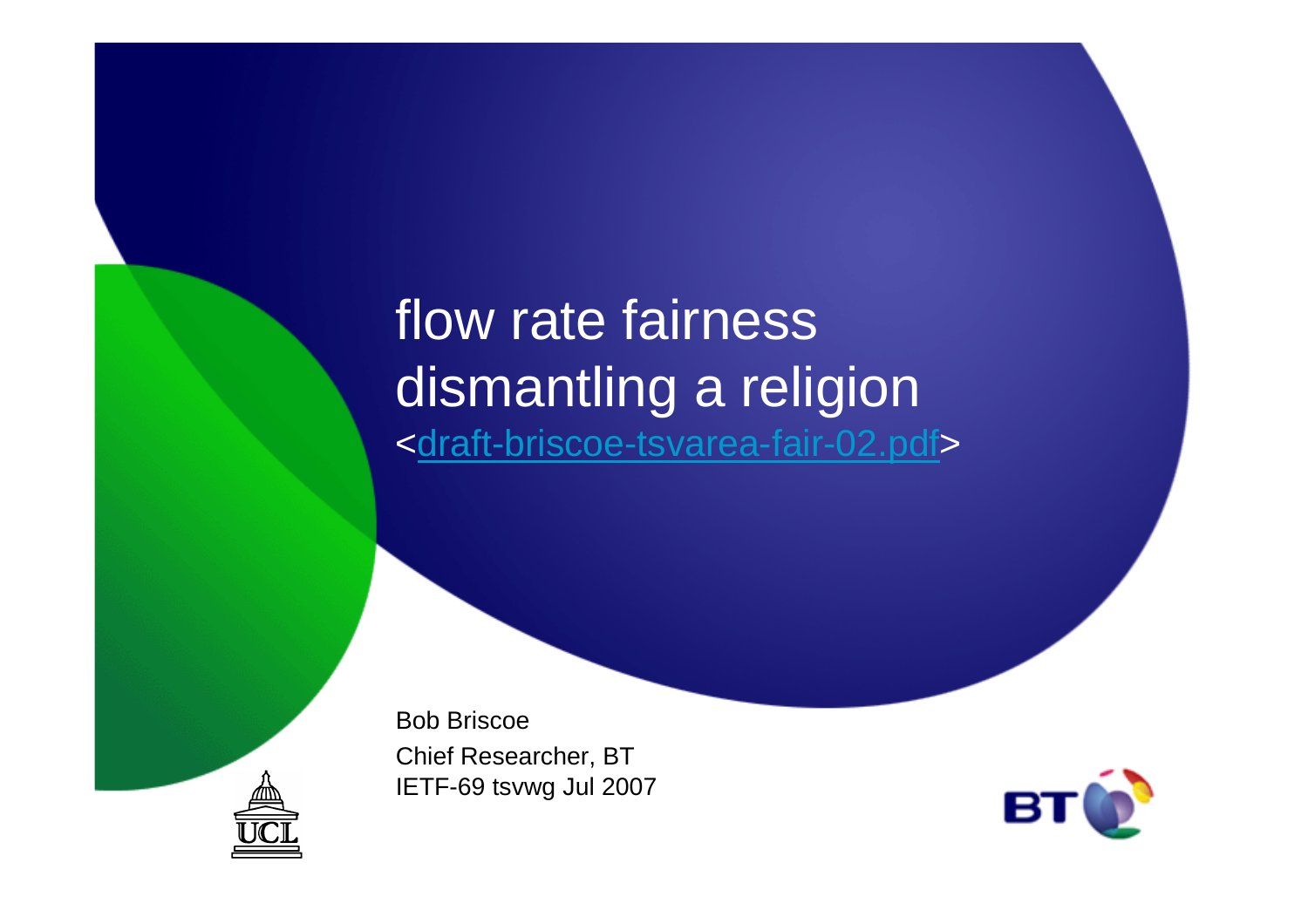#### where we stand

task: how to share all the parts of a huge, multi-provider packet multiplexerbetween competing processes

- • equal flow rates at a bottleneck sufficed in the past
	- •but not just a question of whether every flow makes progress
	- virtually any share 'works'
- • using equal rates between flows as the goal in the past
	- has caused apps to evolve that open more flows, for longer
	- •>60-80% of traffic now from apps opening numerous, very long flows
- •that's cool
- • but it actually just says
	- "If you take more, you get more"
	- it shows our protocols don't affect fairness at all
	- •because they missed the bigger picture
- •we need to admit this



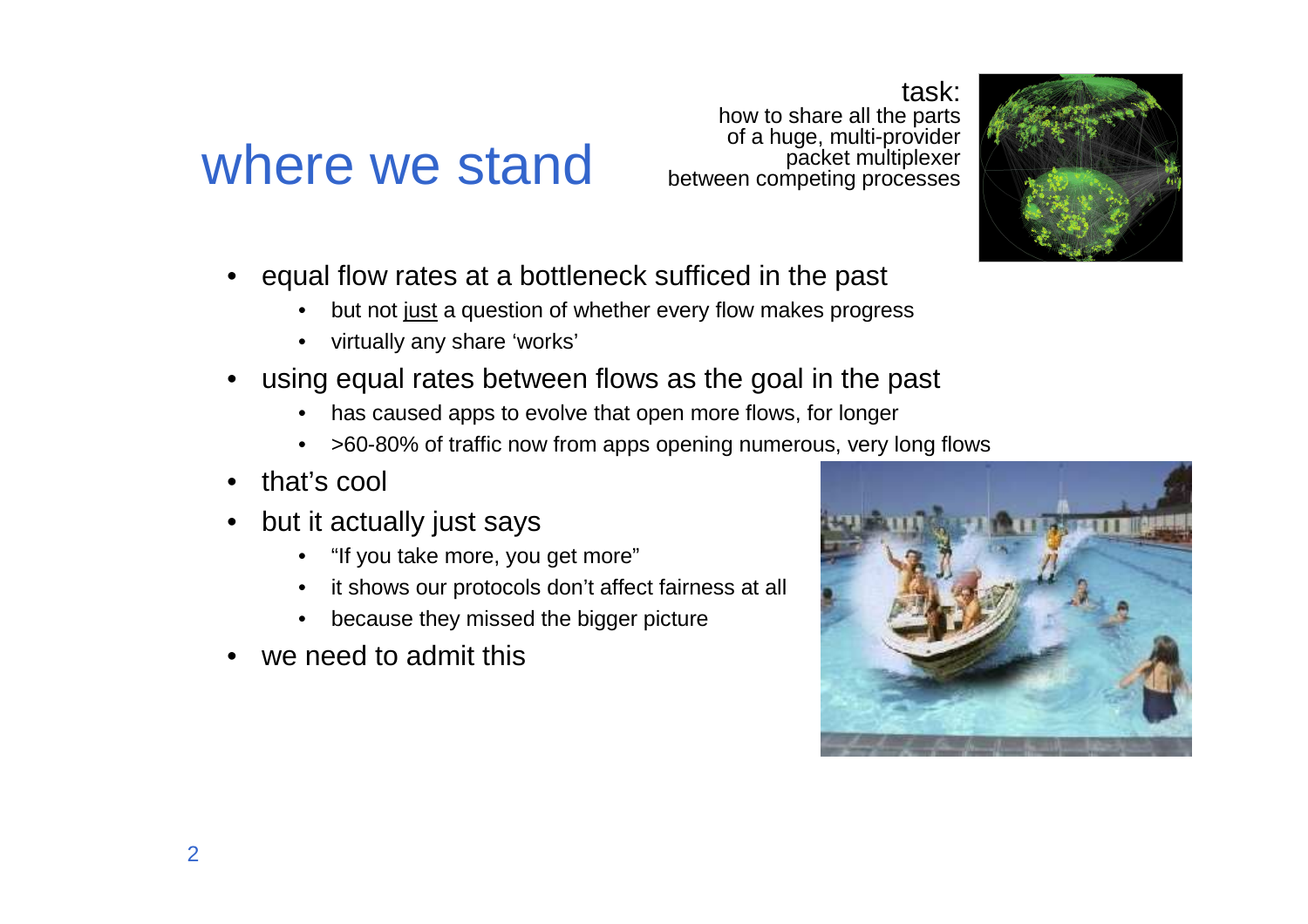## what should the **IETF** do?

- we've got nothing to stop much more selfish apps evolving
	- •DDoS already with us, p2p interactive video is growing
- today fairness enforcement all outside IETF
	- kludged, complex or freezes-in today's apps
	- deep pkt inspection, bottleneck policers, volume caps, volume pricing, emailed warnings
- IETF goal #1?
	- simplest possible effective fairness enforcement, but embrace diversity
		- cellular, NGN, ad hoc wifi, campus, corporate, public
	- to replace current kludges with evolvable alternatives
	- $\bullet$   $\quad$  <u>and</u> protect against possible future fairness problems
	- •and coexist with null enforcement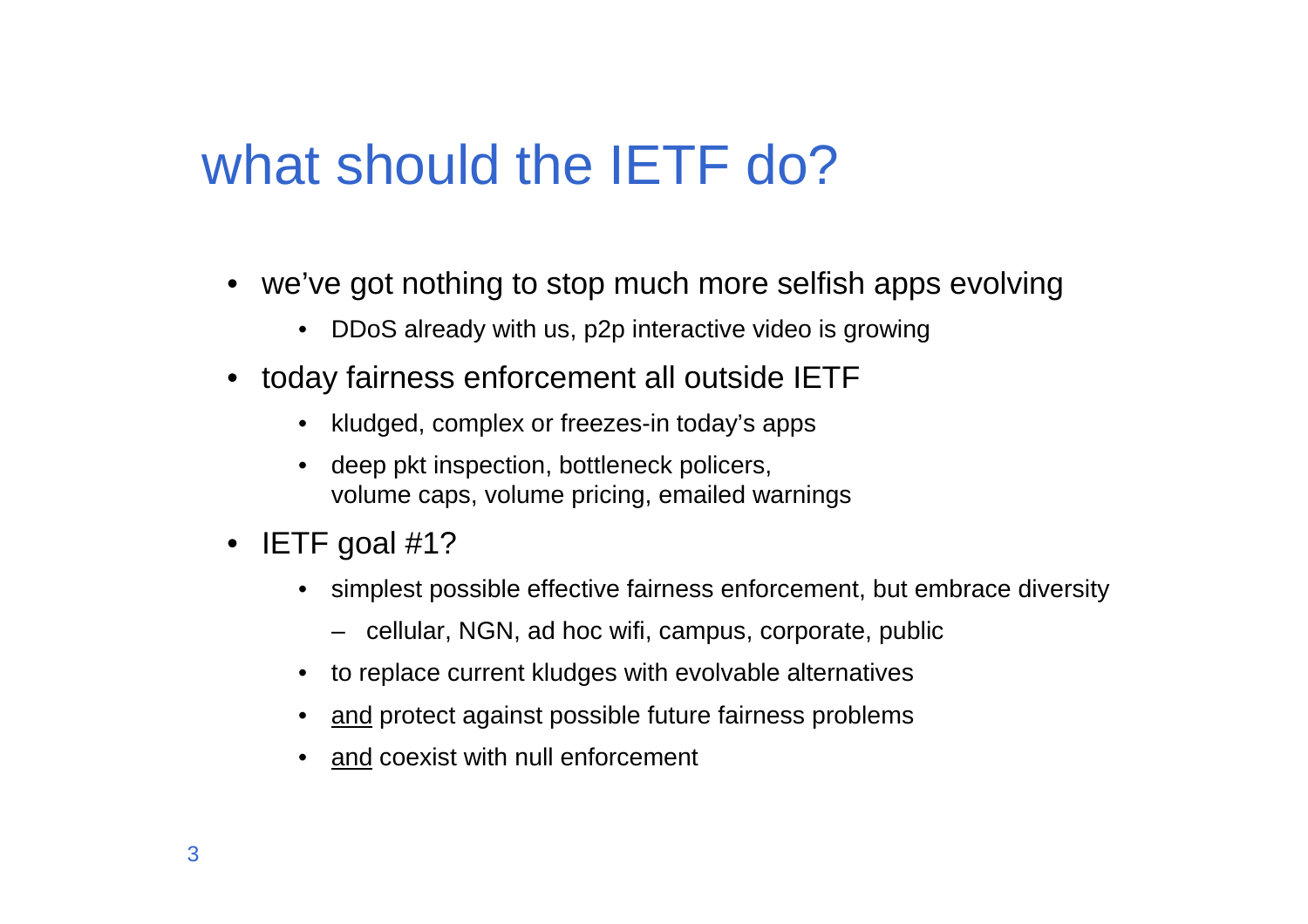## don't mistake 'add' for 'replace'

#### useful

- $\bullet\,$  "equal flow rates are  ${\bf f}$ aif" will be part of the future
	- $\bullet\;\;$  not as a goal, just <u>an</u> allocation that 'works' and already exists
- IETF goal #2?
	- any ISP can <u>choose n</u>ot to deploy an enforcement mechanism
	- but its neighbours can **choose** to make it accountable for the effect on others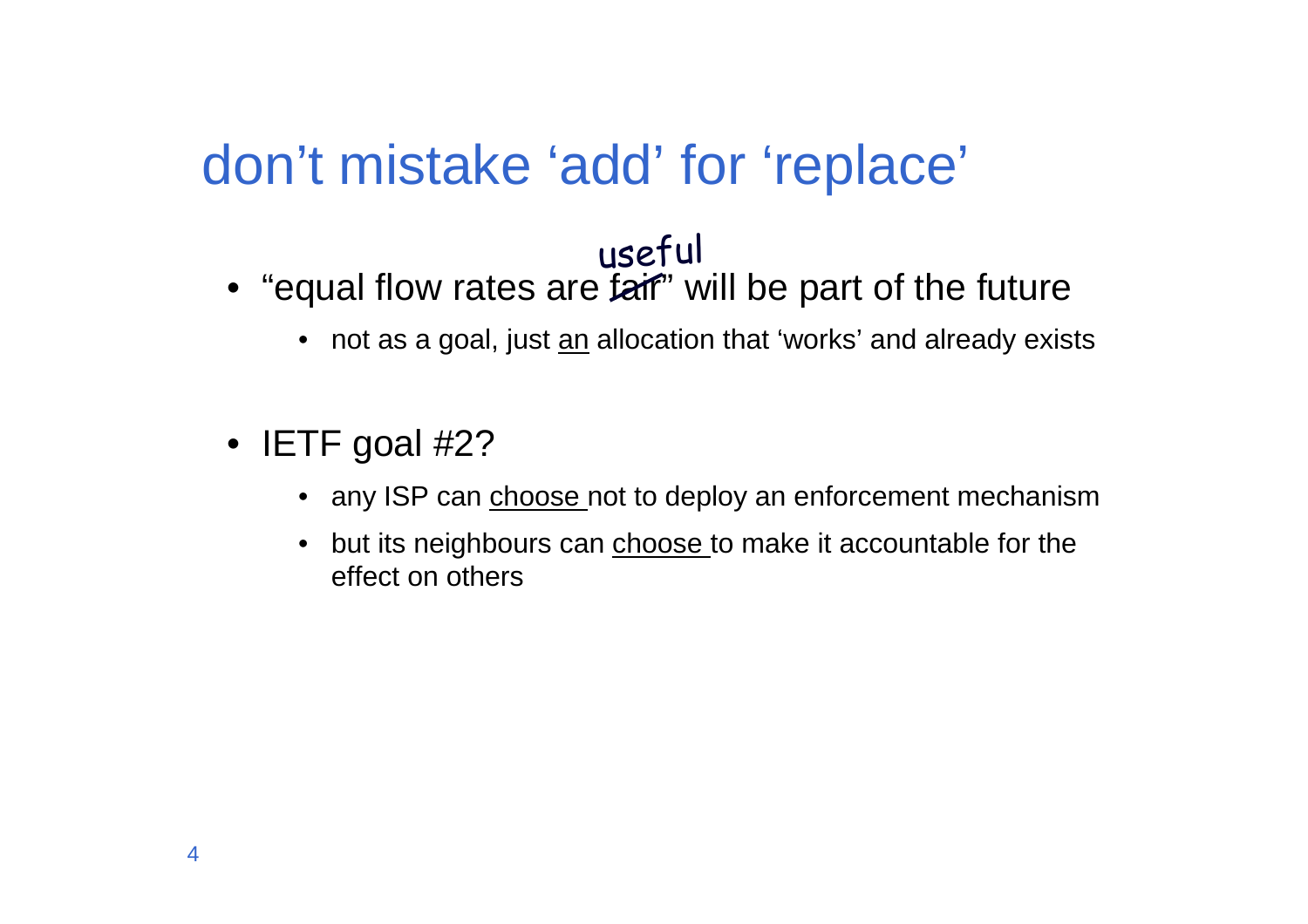# who should judge fairness?

- the existing way (equal flow rates)
	- the IETF broadly judges what's fair (but everyone can actually take more)
- new way (congestion volume metric)
	- IETF protocols enable local judgements of fairness
	- subsets can determine their own fairness policy (Universities, US, NATO)
	- globally, cost-fairness arbitrates between the subsets

- •any fairness enforcement won't be as simple as none
	- we've suggested <u>one</u> pretty simple mechanism based on ECN (re-ECN)
		- yes, ECN is more complex than drop
	- simpler and more effective than current kludges
	- and application-neutral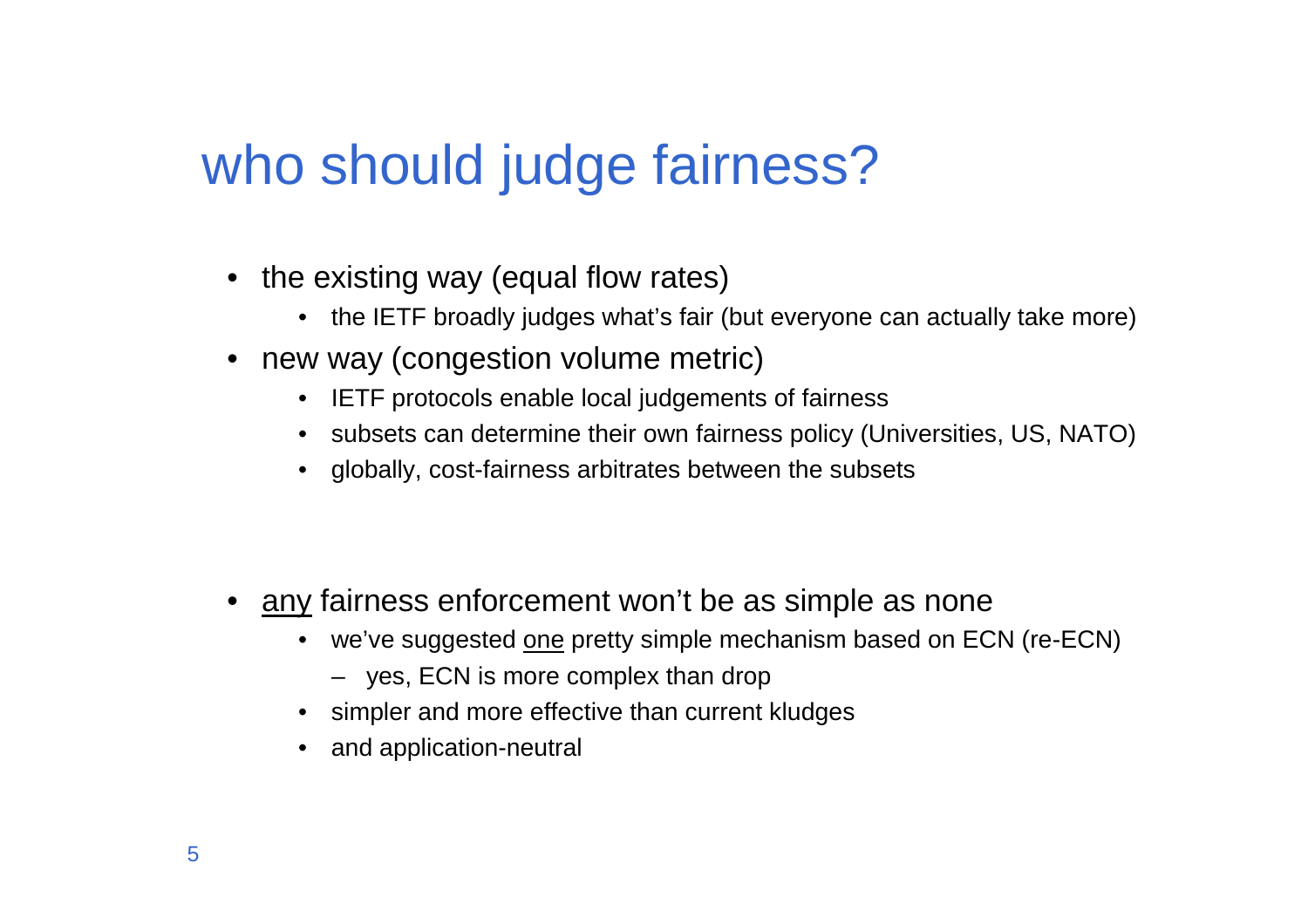# updated  $01 \Rightarrow 02$  draft

- • diffs and alt formats (courtesy of rfcdiff & xml2rfc tools) at: <http://www.cs.ucl.ac.uk/staff/B.Briscoe/pubs.html#rateFairDis>
- • comments from presenting at IETF-68 tsvwglots of (on & off list) email
- • main changes from previous draft-01, clarifications
	- • applicability within other Diffserv classes than BE
		- and for congestion of other lower layer resources (radio, battery etc)
	- we DO NOT recommend or require user congestion pricing (that's what we've solved)
	- •we DO NOT recommend or require per flow policing (redundant with per-user policing)
	- •cost fairness **<**≠**<sup>&</sup>gt;** re-ECN
	- why congestion volume is so important (considerably clarified)•
- • this draft will now die (archived at above URL and ACM CCR paper == -00)
	- •any parts of the text of this I-D are available for copy & paste to other I-Ds
	- $\bullet$ Lou Burness volunteered to edit (+co-authors from list) a forward looking informational I-D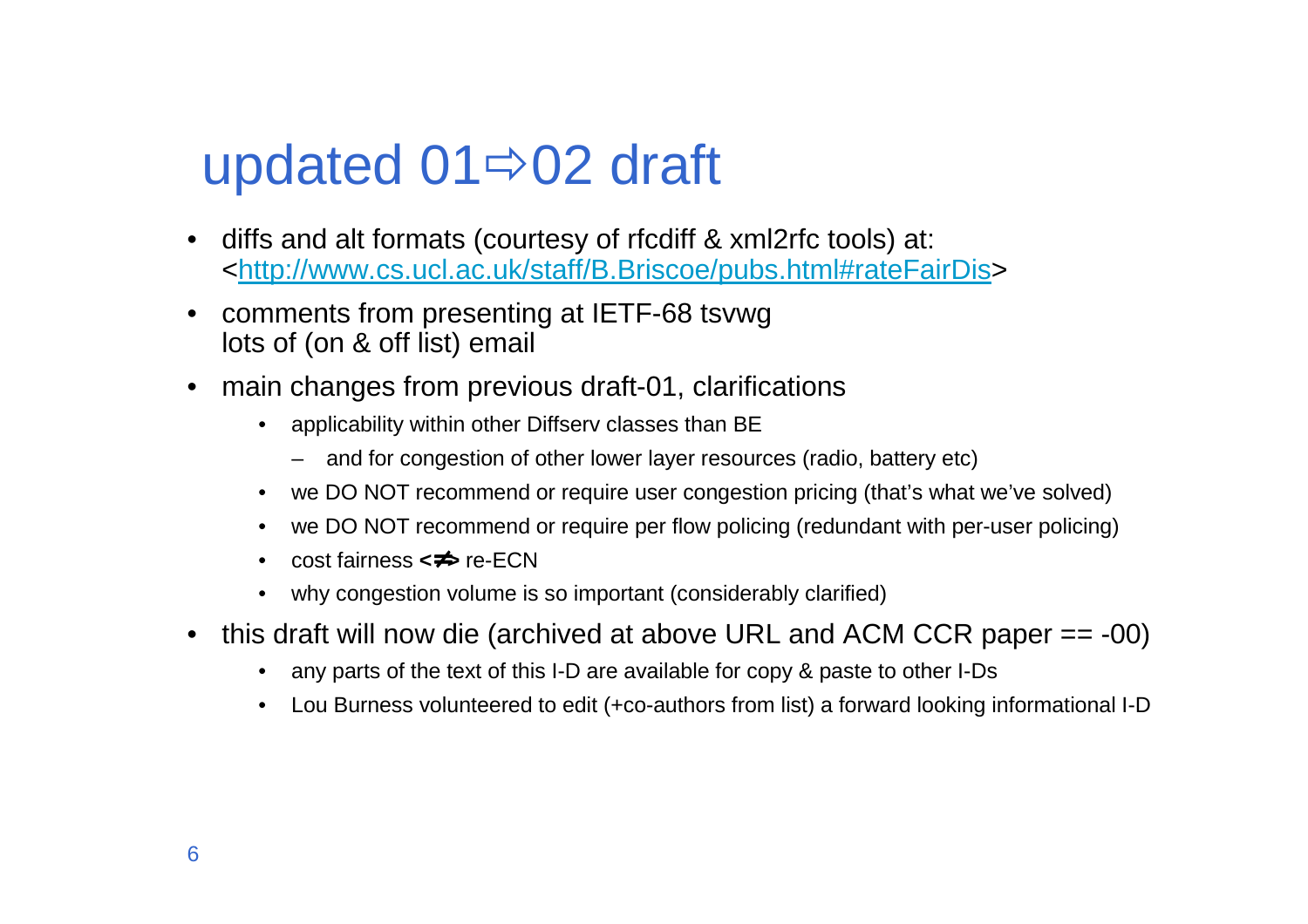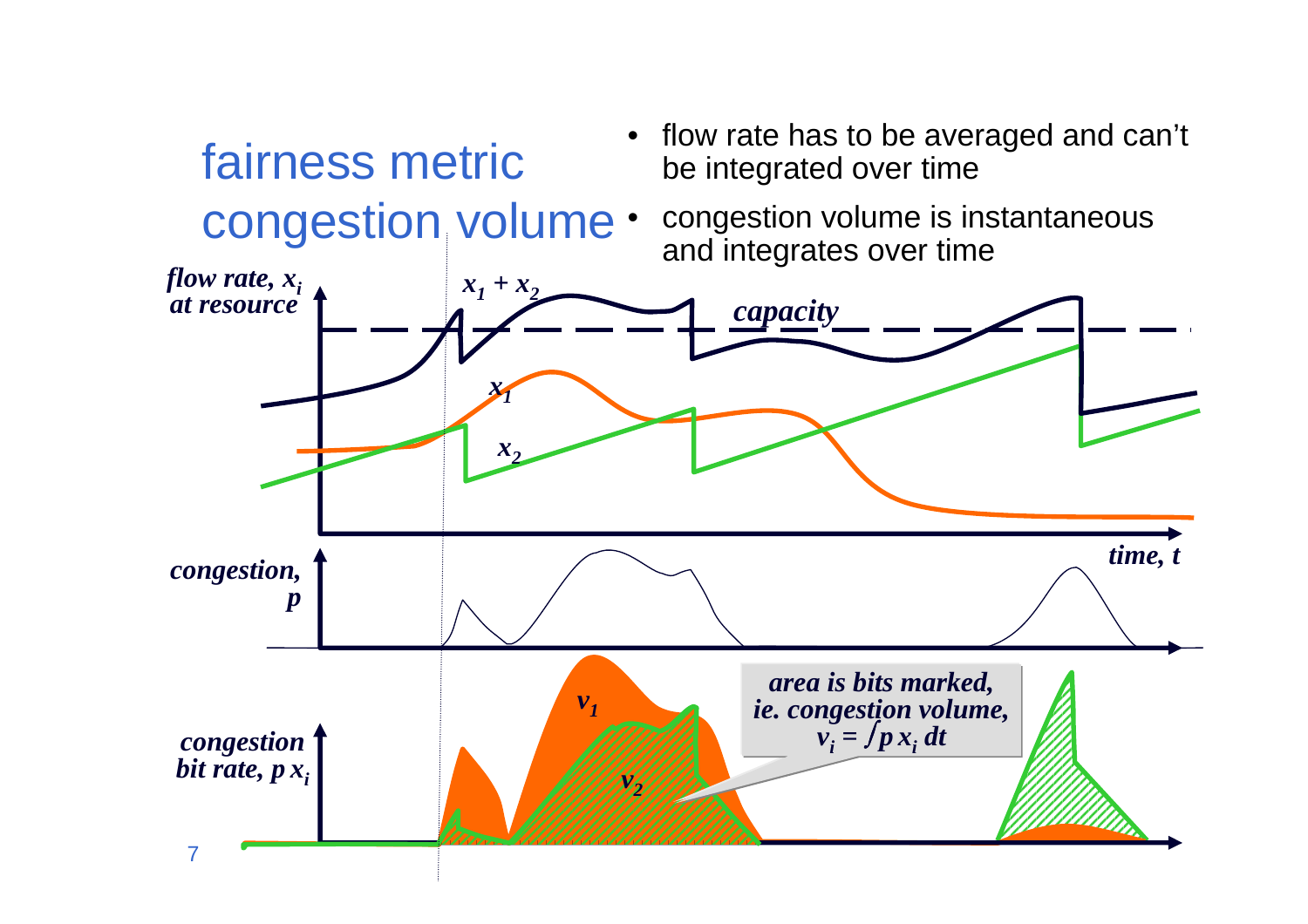flow rate fairness dismantling a religion<<u>draft-briscoe-tsvarea-fair-02.pdf</u>>



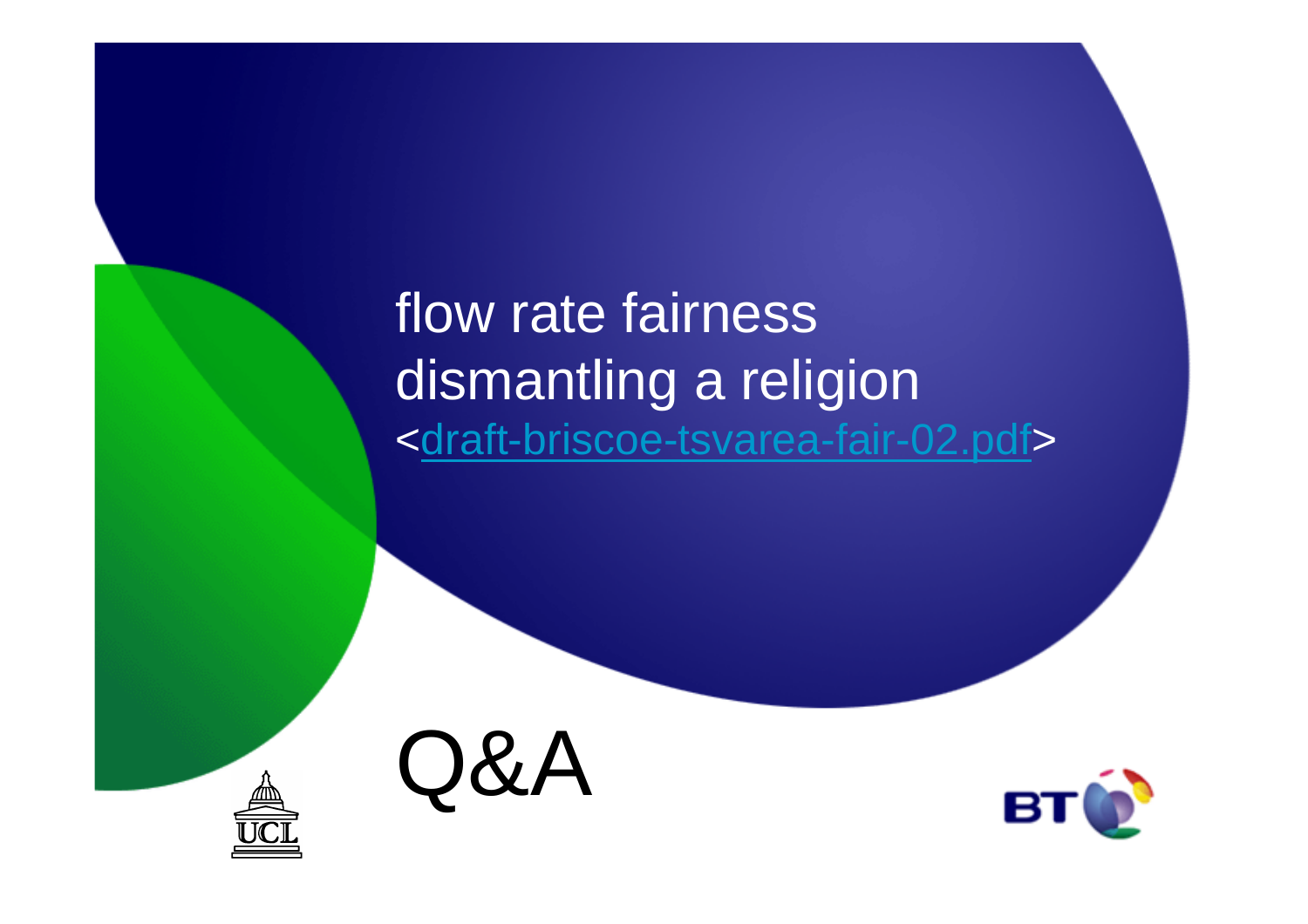### Bar BoF "re-ECN next steps"

Wed 25 July 1300-1500, Red Lacquar, Palmer Ho Hilton, Chicago

background papers on re-ECN:

<http://www.cs.ucl.ac.uk/staff/B.Briscoe/projects/refb/>including particularly<draft-briscoe-tsvwg-re-ecn-tcp-04.txt>